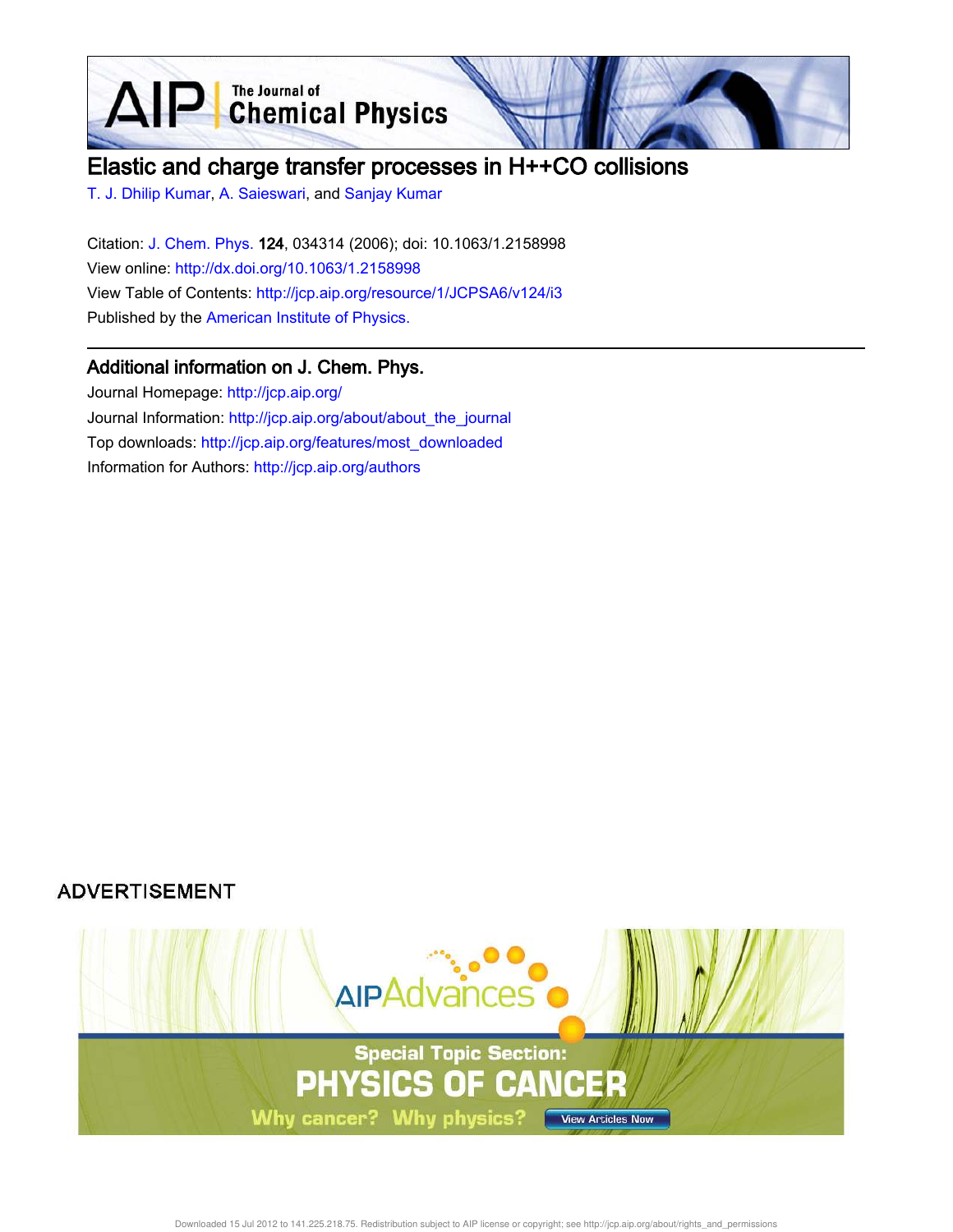### **Elastic and charge transfer processes in H++CO collisions**

T. J. Dhilip Kumar, A. Saieswari, and Sanjay Kumar<sup>a)</sup>

*Department of Chemistry, Indian Institute of Technology, Madras, Chennai 600 036, India*

Received 26 September 2005; accepted 29 November 2005; published online 20 January 2006-

Proton and hydrogen atom time-of-flight spectra in collision energy range of  $E_{trans}=9.5-30$  eV show that the endoergic charge transfer process in the  $H^+$ +CO system is almost an order of magnitude less probable than the elastic scattering G. Niedner-Schatteburg and J. P. Toennies, Adv. Chem. Phys. LXXXII, 553 (1992)]. Ab initio computations at the multireference configuration interaction level have been performed to obtain the ground- and several low-lying excited electronic state potential energy curves in three different molecular orientations namely, H<sup>+</sup> approaching the O-end and the C-end (collinear), and H<sup>+</sup> approaching the CO molecule in perpendicular configuration with fixed CO internuclear distance. Nonadiabatic coupling terms between the ground electronic state  $(H^+ + CO)$  and the three low-lying excited electronic states  $(H + CO^+)$  have been computed and the corresponding diabatic potentials have been obtained. A time-dependent wavepacket dynamics study is modeled first involving only the ground and the first excited states and then involving the ground and the three lowest excited states at the collision energy of 9.5 eV. The overall charge transfer probability have been found to be  $\approx 20\% - 30\%$  which is in qualitative agreement with the experimental findings. © *2006 American Institute of Physics*. [DOI: 10.1063/1.2158998]

#### **I. INTRODUCTION**

Proton interaction with simple molecules is of fundamental importance in several areas of molecular physics and astrophysics. For example, the solar flare consists of mainly protons, which enter the earth's ionosphere with mean kinetic energy (KE) 1 to 2  $\text{KeV}$ .<sup>1</sup> These protons lose most of their KE by various inelastic processes, and finally reach the region of the stratosphere interacting with many diatomic and polyatomic molecules with KE in the range of 0–100 eV. As a result, proton-molecule interaction has been the subject of many experimental and theoretical studies, and a wealth of varied experimental information on vibrationally rotationally inelastic collisions with the diatomic and polyatomic molecules has become available over the years using molecular beams and proton energy-loss spectroscopic techniques. $2^{-6}$  On the other hand, proton-molecule reactions play a central role in the interstellar clouds. Protonated bound molecular species such as  $H_3^+$ ,  $N_2H^+$ , HCO<sup>+</sup>, HOC<sup>+</sup>, and HCS<sup>+</sup> have been identified in the interstellar media through radio-astronomical spectra.<sup>7</sup>

The focus has been on collision energies ( $E_{trans}$ ) between 0 and 30 eV where extensive vibrational-rotational excitations of target molecules are expected to occur along with charge transfer (CT) collisions. Experimentally, it has been observed that there is a marked selectivity for vibrational excitations (vibrational inelasticity) in apparently similar molecules. For example, in this  $E_{trans}$  range the amount of vibrational excitation in  $N_2$ , CO, and NO with the collision of  $H^+$  is very low while it is larger in  $H_2$ , and it is even larger in  $O_2$ . The H<sup>+</sup>+CO system has been investigated by Krutein and Linder<sup>3</sup> and the energy loss spectra show a very low

vibrational inelasticity. The broadening of the energy loss peaks has been attributed to the rotational excitations taking place in the system. Better resolved proton and hydrogen atom time-of-flight spectra for the  $H^+$ +CO system confirmed the small probabilities of about 10% for  $v=1$  excitation.<sup>4,8</sup>

Proton-molecule interactions operate over a wide range of distance. For example, even when a proton is at a large distance from a molecule it can interact with the molecule through the long-range tail of the interaction potential. At shorter distances valence forces dominate the interactions. Since the proton lacks the structural electronic features, it interacts strongly with the target electronic cloud by deforming the overall charge distribution of the molecule. As a result, quite often the low-lying excited electronic potential energy surfaces (PES) interact with the ground electronic state (GS) PES, thus influencing the overall energy transfer processes.

In the  $H^+ + H_2$  system, there is an avoided crossing between the GS PES and the next higher PES which asymptotically corresponds to the  $H + H<sub>2</sub><sup>+</sup>$ , giving rise to the CT process. In the  $H^+$ + $O_2$  system, there is a direct curve crossing between the GS PES and the first excited state PES corresponding to the  $H+O<sub>2</sub><sup>+</sup>$ . For details see Ref. 4 and references therein. Interestingly, in the  $H^+ + N_2$  system, the lowlying excited state PESs are found to be well separated energetically from the GS PES.<sup>9</sup> Exact quantum dynamical calculations for vibrational excitation processes in the vibrational close-coupling rotational infinite-order sudden approximation (VCC-RIOSA) framework<sup>6,10</sup> have been performed using *ab initio* PESs for the  $H^+ + H_2$  system<sup>11</sup> and the  $H^+$ + $N_2$  system,<sup>9</sup> and employing semiempirical *diatomics in molecules* (DIM) PESs for the  $H^+$ +O<sub>2</sub> system.<sup>12</sup> The threedimensional quantum mechanical calculations for the reac-

0021-9606/2006/124(3)/034314/10/\$23.00

Electronic address: sanjay@iitm.ac.in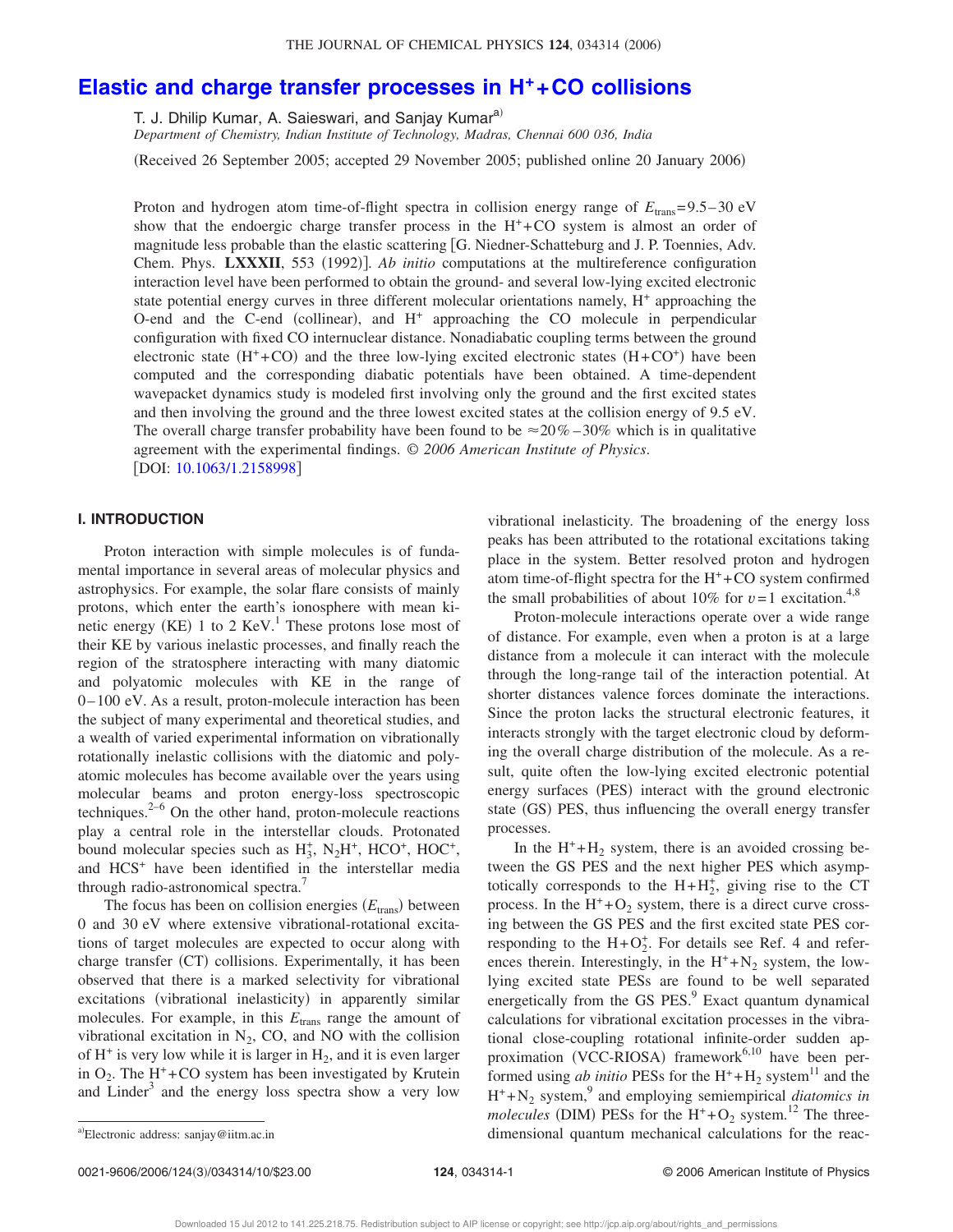tive and the CT collisions have also been carried out within the coupled states approximation for the  $H^+ + H_2$ system,<sup>13</sup> and using the close-coupling formalism with hyperspherical coordinates for the  $D^+ + H_2$  system.<sup>14</sup> Using the latter approach the details of quantum dynamics of the reactive and the CT has been analyzed recently for the  $H^+ + H_2$  system.<sup>15</sup>

There have been many theoretical studies (see Ref. 16 and references therein) on the  $H<sup>+</sup> + CO$  system where the focus has been on the characterization of the GS potential well. In recent years, high level *ab initio* computations have become available characterizing the interaction well. Puzzarini *et al.*<sup>17</sup> computed the GS PES of HCO<sup>+</sup> ion near its equilibrium geometry (collinear) and predicted the vibrational and rotational frequencies of the HCO<sup>+</sup> ion using variational calculations at the CASSCF-MRCI/*cc*-*p*VQZ level of theory. Mladenovic and Schmatz computed the three-dimensional ground state PES for the HCO<sup>+</sup>-HOC<sup>+</sup> ions using the CCSD(T) method employing the *cc-p*VQZ basis set of Dunning, and predicted the rovibrational spectrum along with the number and densities of bound vibrational states.<sup>18</sup> Just recently, a new full three-dimensional GS PES in Jacobi coordinates was obtained by our group<sup>16</sup> to study the time-independent quantum dynamics of vibrational excitations in the system in the framework of VCC-RIOSA scheme on the GS PES. Overall, the computed collision attributes were found to be in good agreement with the experiments.

The asymptotic CT channel,  $H + CO<sup>+</sup>$  is endoergic  $(\approx 0.42 \text{ eV})$  as compared to the asymptotic H<sup>+</sup>+CO channel.<sup>4</sup> Therefore, it is expected that probability of the CT processes would be less, and that they would be accessible only by the Rosen-Zener-Demkov-type of coupling.<sup>19</sup> This is confirmed by the experimentally observed $4,5$  total differential cross section (DCS) for proton and H-atom detection in the  $H^+$ +CO scattering at  $E_{lab}$ =30 eV where the CT was found to be almost an order of magnitude less probable than the elastic scattering and the vibrational excitations.

In a recent study, the CT dynamics (electron capture) has been studied in the system at very high collision energies  $(E_{\text{coll}}=10 \text{ KeV/u})$  by Kimura *et al.*<sup>20</sup> They computed the GS as well as the first and the second excited state potential energy curves (PEC) (CO fixed at its equilibrium geometry,  $r_{\text{eq}}$ ) for the collinear and the perpendicular approaches of H<sup>+</sup> using the MRCI method employing the *cc*-*p*VTZ basis. They also computed electron capture cross section and DCS for these molecular orientations along with averaged DCS and compared with the experimental results of Gao *et al.*20,21 at *E*coll of 1.5 KeV/u.

The focus of the present study is to examine the role of the low-lying excited states in influencing the overall dynamics of the  $H^+$ +CO collisions relevant to proton energy-loss experiments in the energy range  $E_{trans} = 9.5-30$  eV. The probability of the charge transfer collisions at  $E_{\text{lab}} = 30 \text{ eV}$  is estimated to be an order of magnitude less ( $\approx 10\%$ ) as compared to that of total elastic collisions.<sup>4</sup> Since the experiments show little amount of vibrational excitations  $(v=0)$  $\rightarrow v' = 1$ ) we analyze the behavior of PECs with CO internuclear distance *r* fixed at its equilibrium value  $(r_{eq})$  for the collinear as well as perpendicular approaches of  $H^{\dagger}$ , and ex-



FIG. 1. Jacobi coordinates.

amine the dynamics at  $E_{trans}$ =9.5 eV  $(E_{lab}$ =9.8 eV). We first assume that only the ground- and the first excited states are largely involved due to the coupling between the two-states in influencing the collision dynamics in Sec. III. Nevertheless, the influence of the other low-lying excited states cannot be ruled out and the extent of their involvement relevant to experimental proton-energy loss experiments at *E*lab =9.8 eV is discussed in Sec. IV where four electronic states are coupled. A time-dependent wavepacket study is undertaken to model and estimate the probabilities for the total elastic and the CT dynamics in the two cases.

The present paper is organized as follows. In Sec. II we describe the details of computations for the adiabatic PECs and the nonadiabatic coupling matrix elements along with the corresponding diabatic potentials and mixing angles. A model time-dependent quantum dynamics is studied involving only the two diabatic curves in Sec. III, and involving the four diabatic curves in Sec. IV, followed by summary and conclusions in Sec. V.

#### **II. COMPUTATIONAL METHODOLOGY**

#### **A. Ab initio adiabatic potential energy curves**

*Ab initio* calculations have been performed in the Jacobi coordinates (Fig. 1) where  $R$  is the  $H^+$  distance from the center of mass of CO, *r* is the interatomic distance of CO, and  $\gamma = \cos^{-1}(R \cdot r)$ . The calculations have been carried out in three different molecular orientations, i.e., (i) H<sup>+</sup> approaching the oxygen atom in the collinear configuration,  $(\gamma = 0^{\circ})$ , (ii) H<sup>+</sup> approaching the center of mass of the CO molecule in the perpendicular configuration,  $(\gamma = 90^{\circ})$ , and (iii) H<sup>+</sup> approaching the carbon atom in the collinear configuration, ( $\gamma$ =180°). The calculations have been performed in C<sub>2*v*</sub> and C*<sup>s</sup>* point groups for the collinear and perpendicular approaches, respectively. PECs as a function of *R* have been obtained for the three molecular orientations with the set of grid points:  $R=1.4-2.4(0.2)$ ,  $2.4-3.8(0.1)$ ,  $3.8-5.0(0.2)$ ,  $5.0 - 7.0(0.4)$ , and  $7.0 - 20.0(1.0)$  a for the collinear approaches, and  $R=1.0-2.4(0.2)$ ,  $2.4-3.8(0.1)$ ,  $3.8-5.0(0.2)$ ,  $5.0 - 7.0(0.4)$ , and  $7.0 - 20.0(1.0)$  a, for the perpendicular orientation. The numbers in parentheses indicate the increments in the stated intervals. The adiabatic curves of the ground and the low-lying excited singlet states are obtained by the multireference configuration interaction (MRCI) method using the MOLPRO suite of programs.<sup>22</sup> We have used Dunning's  $cc$ - $p$ VTZ basis sets for H, C, and O atoms.<sup>23</sup> The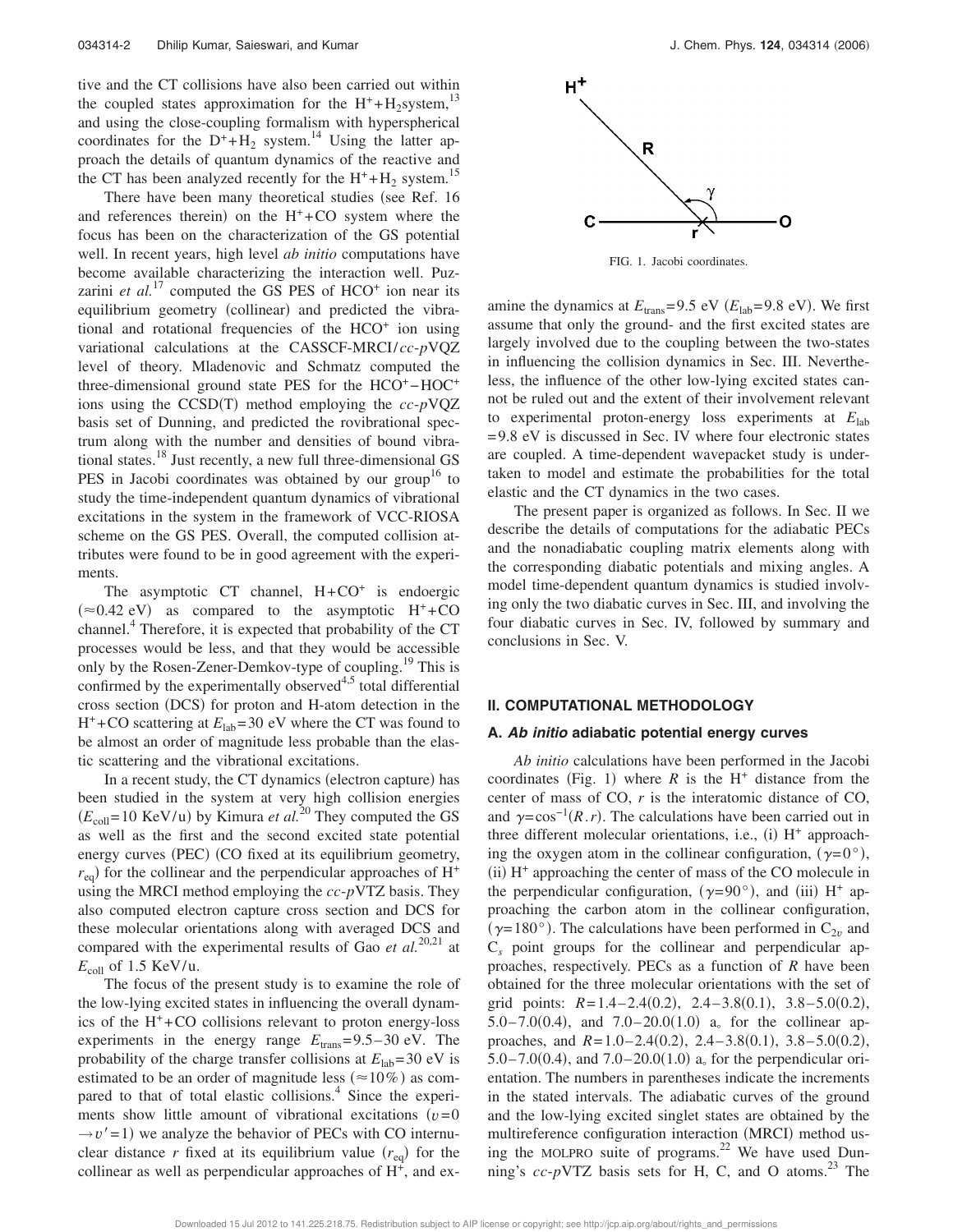

FIG. 2. Adiabatic potential energy curves for  $\gamma = 0^\circ$ , 90<sup>°</sup>, and 180<sup>°</sup> molecular orientations. The  ${}^{1}\Sigma^{+}$  and the  ${}^{1}A'$  curves are shown with solid lines while the  ${}^{1}\Pi$  and the  ${}^{1}A''$  curves are shown as dashed curves.

adiabatic PECs for the three different molecular orientations  $\gamma = 0^{\degree}$ , 90°, and 180° are shown in Fig. 2. For the collinear orientations the  $1-4 \frac{1}{2}$  and the  $1-3 \frac{1}{1}$  states have been computed and in the perpendicular orientation, the  $1-4<sup>1</sup>A'$ and the 1,2<sup>1</sup>A<sup>"</sup> states have been obtained. The 1<sup>1</sup> $\Sigma$ <sup>+</sup> state corresponds to the entrance channel,  $H^+$ +CO(1<sup>1</sup> $\Sigma^+$ ), whereas the  $2^{1}\Sigma^{+}$  state corresponds to the CT channel,  $H({}^{2}S) + CO^{+}(1 \ ^{2}\Sigma^{+})$ , in the collinear geometries. The 1<sup>1</sup>A' state corresponds to the entrance channel,  $H^+$ +CO(1<sup>1</sup> $\Sigma^+$ ), whereas the  $2^1A'$  state corresponds to the CT channel,  $H({}^{2}S) + CO^{+}(1 { }^{2}\Sigma^{+})$ , in the perpendicular geometry.

For the sake of clarity, in Fig. 3, we have magnified the curves in the interaction region except for the GS curve. For  $\gamma=0^{\circ}$  and  $\gamma=180^{\circ}$ , the 2 <sup>1</sup> $\Sigma^{+}$  state has an avoided crossing with the  $3^{1}\Sigma^{+}$  state near  $R=2.8$  and 4.4 a., respectively, while the  $3^{1}\Sigma^{+}$  state shows an avoided crossing with the  $4 \text{ }^{1}\Sigma^{+}$  state near  $R=4.0$  and 4.8 a., respectively. Again, as we

can see in Fig. 3, for  $\gamma = 0^{\circ}$ , the 4  $^{1}\Sigma^{+}$  has an avoided crossing with its higher state near  $R=3.4$  a<sub> $\sigma$ </sub> which appears to be not so pronounced for  $\gamma=180^\circ$ . The 1 <sup>1</sup>II state also exhibits an avoided crossing with the  $2 \text{ }^{1} \Pi$  state near *R*=3.6 and 3.8 a, for  $\gamma = 0^{\circ}$  and  $\gamma = 180^{\circ}$ , respectively. For  $\gamma = 90^{\circ}$ , and avoided crossing is seen between the  $3<sup>1</sup>A'$  and the  $4<sup>1</sup>A'$ states near  $R=3.2$  a<sub>°</sub>, and the 1<sup>1</sup>A<sup>n</sup> and the 2<sup>1</sup>A<sup>n</sup> near R =2.4 a . A typical Rosen-Zener-Demkov type of coupling<sup>19,24,36</sup> is seen between the ground and the first excited states in all the three orientations and between the  $2 \text{ }^1\Pi$ and the  $3<sup>1</sup>\Pi$  states in the collinear orientations. The energy difference between the asymptotic channels,  $H^+$ +CO( $1 \text{ }^{1}\Sigma^{+}$ ) and H( $^{2}S$ )+CO<sup>+</sup>, is found to be 0.39 eV as compared to the reported experimental value of  $0.42 \text{ eV}^4$ . The nature of the curves confirms that the system is rich in nonadiabatic dynamics and at higher energy collisions such effects become important for energy transfer mechanism. For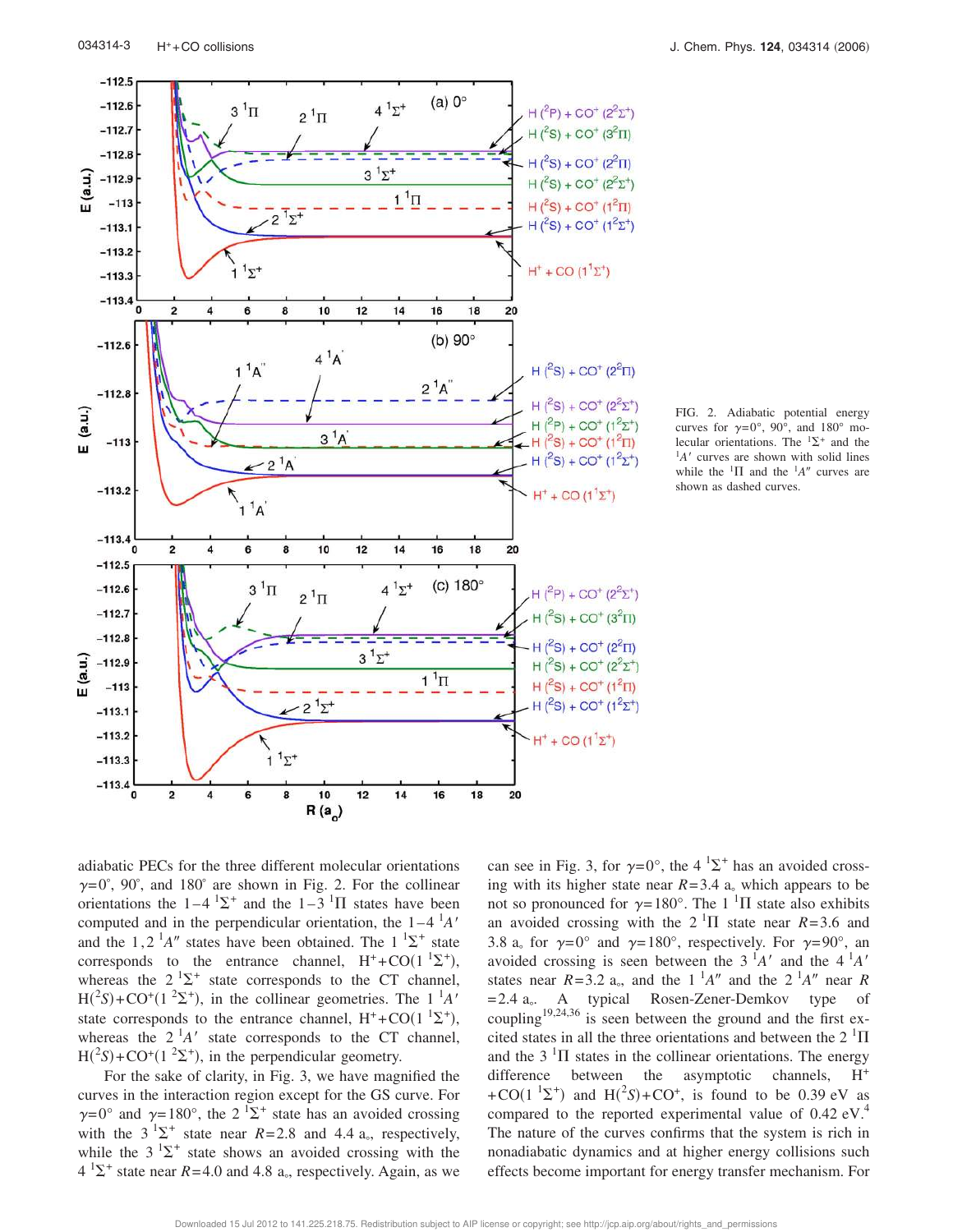

FIG. 3. Same as in Fig. 2 but on the magnified scale in the interaction region. The ground states  $1 \, {}^{1}\Sigma^{+}$  and  $1 \, {}^{1}A'$  are not shown.

dynamics calculation we focus below on the PECs for the  $\frac{12}{2}$  symmetry in the collinear approaches and the  $^{1}A'$  symmetry in the perpendicular approach.

#### **B. Nonadiabatic coupling matrix elements**

For the present study, the dynamical calculations in the adiabatic representation requires a knowledge of the kinetic coupling elements of the form



FIG. 4. Radial nonadiabatic coupling matrix elements (NACME) for the ground and the first excited states for three molecular orientations.

$$
\tau = \langle \psi_1^a | \frac{d^n}{dR^n} | \psi_2^a \rangle,\tag{1}
$$

where  $n=1$  or 2. The terms with  $n=2$  are generally neglected since they are generally small in magnitude.<sup>25</sup> The kets  $|\psi_1^a\rangle$ and  $|\psi_2^a\rangle$  represent the electronic wave functions of the two adiabatic states and *R* stands for the radial nuclear coordinate. Nonadiabatic coupling matrix elements (NACME) have been computed between the GS and the first excited states by numerical differentiation using finite difference method<sup>26</sup>

$$
\langle \psi_1^a \vert \frac{d^n}{dR^n} \vert \psi_2^a \rangle_{R_0} = \frac{1}{2\Delta R} \langle \psi_1^a (R_0 + \Delta R) \vert \psi_2^a (R_0 - \Delta R) \rangle \tag{2}
$$

where  $\Delta R$  is the small increment. We have used the MOLPRO  $code^{22}$  to compute the NACME values. In this procedure, first the orbitals are determined at the reference geometry, then the calculations are performed at the displaced geometries. The NACME values have been obtained using the MRCI method by computing the finite-differences of configuration interaction (CI) wave functions with  $\Delta R$  of 0.0002 a . Additional calculations were also performed for a few data points with  $\Delta R = 0.002$  a<sub>s</sub> and the obtained values were identical with the values obtained with  $\Delta R = 0.0002$  a. In earlier nonadiabatic studies for He–CN collisions $27$  and for  $H_2S$  photodissociation,<sup>28,29</sup> NACME values were also computed using the MOLPRO software with similar increment in  $\Delta R$ .

The NACME values are plotted as a function of *R* in Fig. 4 for all three molecular orientations. Kimura *et al.*<sup>20</sup> had computed the NACME values for this system and our results compare well with their data. Generally, for all the three orientations, couplings show similarities in shape. In the case of H<sup>+</sup> approaching the C atom in the collinear geometry ( $\gamma$  $=180^{\circ}$ ), the minimum position is found to be farther out at *R*=9.1 a .

#### **C. Diabatization—mixing angle**

For the computational convenience we treat the coupling between the two and the four electronic states in a diabatic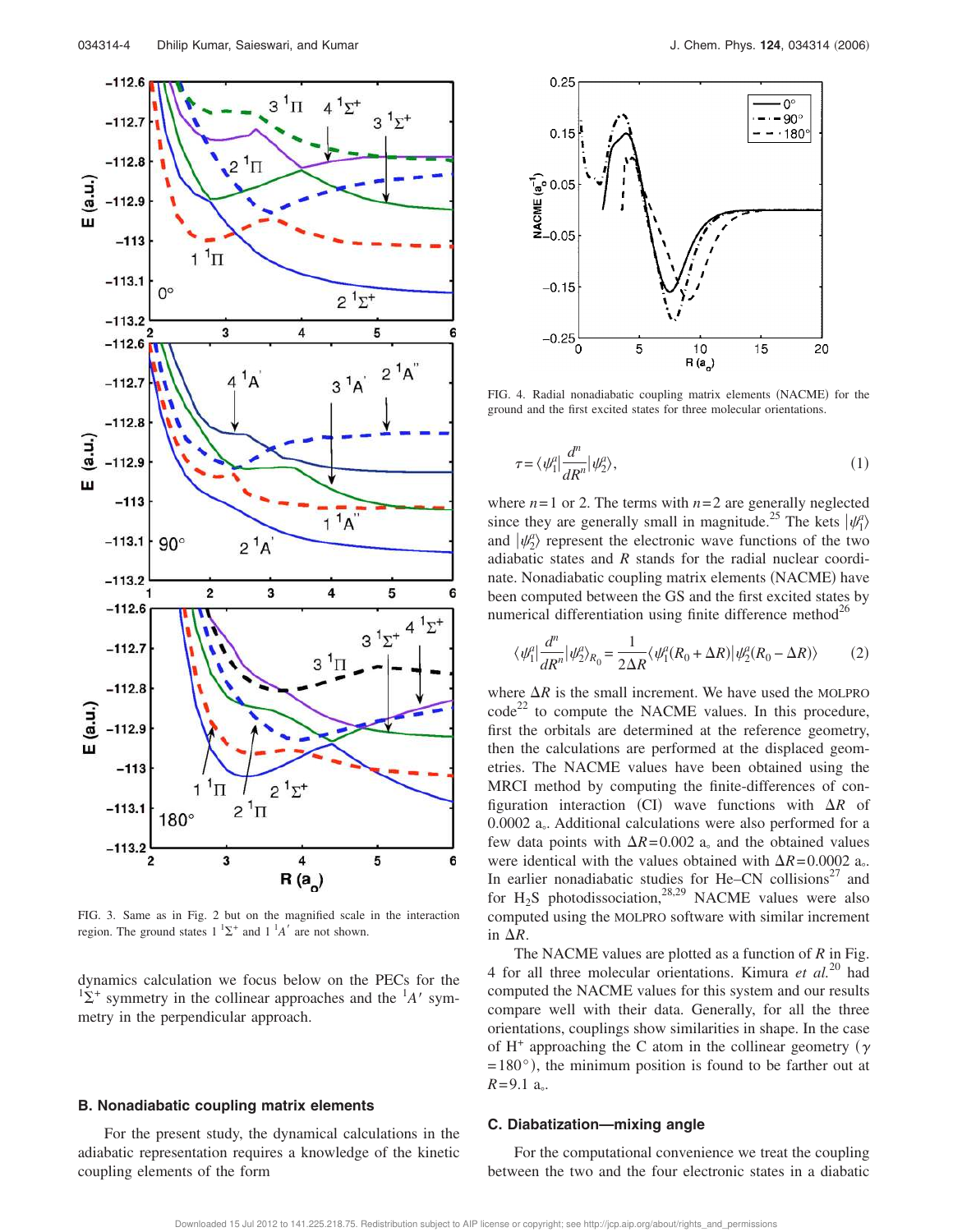representation. The diabatization procedures, their exactness and their associated advantages for numerical computations have been discussed and documented in the literature in  $\det$   $\mathbb{R}^{25,30-43}$  A general discussion on it has also been recently published.<sup>41</sup> For the convenience and familiarity of terms, we summarize the essential details below.

For a two-state coupling, the transformation from an adiabatic representation, with electronic wave functions  $\psi_{1,2}^a$ , to a diabatic representation characterized by electronic wave functions  $\psi_{1,2}^d$ , is achieved by an unitary transformation

$$
\begin{pmatrix} \psi_1^d \\ \psi_2^d \end{pmatrix} = \begin{pmatrix} \cos \alpha & \sin \alpha \\ -\sin \alpha & \cos \alpha \end{pmatrix} \begin{pmatrix} \psi_1^a \\ \psi_2^a \end{pmatrix},
$$
\n(3)

where  $\alpha$  is the mixing angle describing the mixing between the two adiabatic electronic states and it is a function of *R*. Since  $\langle \psi_1^d | d/dR | \psi_2^d \rangle \approx 0$ , the mixing angle  $\alpha$  can be obtained by integration of NACME,  $^{26,27,29,31}$ 

$$
\alpha(R) = \alpha_{R_{\text{ref}}} + \int_{R_{\text{ref}}}^{R} \langle \psi_1^a | \frac{d}{dR'} | \psi_2^a \rangle dR', \qquad (4)
$$

where  $\alpha_{R_{\text{ref}}}$  is chosen to be zero at  $R = R_{\text{ref}}$ , assuming that the adiabatic and diabatic representations become identical at  $R_{\text{ref}}$ .

Using the Eq. (3), the matrix elements of  $\hat{H}_{el}$  is given by,

$$
V_{11}^{d} = \langle \psi_1^{d} | \hat{H}_{el} | \psi_1^{d} \rangle = V_1^{a} \cos^2 \alpha + V_2^{a} \sin^2 \alpha, \qquad (5)
$$

$$
V_{22}^{d} = \langle \psi_2^{d} | \hat{H}_{el} | \psi_2^{d} \rangle = V_1^a \sin^2 \alpha + V_2^a \cos^2 \alpha, \qquad (6)
$$

$$
V_{12}^{d} = \langle \psi_1^{d} | \hat{H}_{el} | \psi_2^{d} \rangle = (V_1^{a} - V_2^{a}) \cos \alpha \sin \alpha, \qquad (7)
$$

and  $V_{12}^d = V_{21}^d$ . The  $V_{1,2}^a$  are the potential energies in the adiabatic representation.  $V_{11}^d$  and  $V_{22}^d$  are the corresponding potentials energies in the diabatic representation, and  $V_{12}^d$  is the coupling potential between the two-states.

Several authors have proposed schemes to derive  $\alpha$  from the knowledge of NACME obtained from the solution of electronic Schrödinger equation.<sup>44,45</sup> Other approximate methods<sup>26,27,46–48</sup> have also been suggested which avoid the direct computation of NACME and  $\alpha$  is obtained from the CI coefficients of the electronic wave functions.

In the present study we have used the MOLPRO code to obtain the quasi-diabatic states directly wherein the diabatization is achieved by determining the diabatic wave functions and the corresponding CI vectors which vary as little as possible as a function of geometry.<sup>26,27,47</sup> This condition is met by using the invariance of the MRCI energies with respect to unitary transformations among the active orbitals so that the geometry dependence of the orbitals is minimized. This is accomplished by maximizing the overlap for all the pairs of active orbitals at *R*<sub>ref</sub> with those at a neighbourhood geometry  $R'$  using the Jacobi rotation technique. The description and application of the procedure for a general case is described in detail in Ref. 29.

For the two-state coupling model involving the  $1^{1}\Sigma^{+}(1^{1}A')$  and the  $2^{1}\Sigma^{+}(2^{1}A')$  states, we computed the diabatic potentials directly from the MOLPRO software. We also computed NACME values as a function of *R* and deter-



FIG. 5. Mixing angle  $\alpha$  obtained between the ground and the first excited states for three molecular orientations.

mined the mixing angle using Eq. (4) with  $R_{ref}=16$  a. The obtained mixing angle  $\alpha$  is shown as a function of *R* in Fig. 5. It can be seen that  $\alpha$  goes to zero for  $R \ge 16$  a<sub>o</sub>, for which both the adiabatic and the diabatic representations are assumed to be identical. We also obtained the diabatic potentials from the computed  $\alpha$  values using Eqs. (5)–(7) which were found to be identical with those obtained directly from the MOLPRO computations. In Fig. 6 diabatic potentials,  $(V_{11}^d)$ and  $V_{22}^d$ , shown in dashed lines) and the corresponding adiabatic potentials,  $(V_1^a$  and  $V_2^a$ , shown in full lines) obtained from the MOLPRO code are shown for all the three orientations. It is important to point out here that the two adiabatic PECs shown in Fig. 6 show Rosen-Zener-Demkov type of coupling<sup>19</sup> exhibiting wide regions of weakly coupled and nearly parallel adiabatic PECs. In such situations the diabatic PECs do not cross. This has also been found for other model systems exhibiting this type of coupling.<sup>38</sup>

For the four-state coupling involving  $1-4$   $1\Sigma^+$  states for  $\gamma$ =180° we have again obtained the 4×4 diabatic potential matrix directly using the MOLPRO software, and we discuss the results for this case in Sec. IV.

#### **III. TWO-STATE COUPLING DYNAMICS**

In this section we model the two-state coupling dynamics in terms of time-dependent wavepacket (TDWP) propagation. The TDWP method $49$  involves the following steps:  $(1)$  Preparing the initial wavepacket (WP) on a finite grid;  $(2)$ propagating the WP until the end of the dynamical event, and (3) analyzing the final WP for reaction attributes in the asymptotic regions.

For the two-state coupled system, the time-dependent Schrödinger equation for the nuclear motion in the adiabatic representation is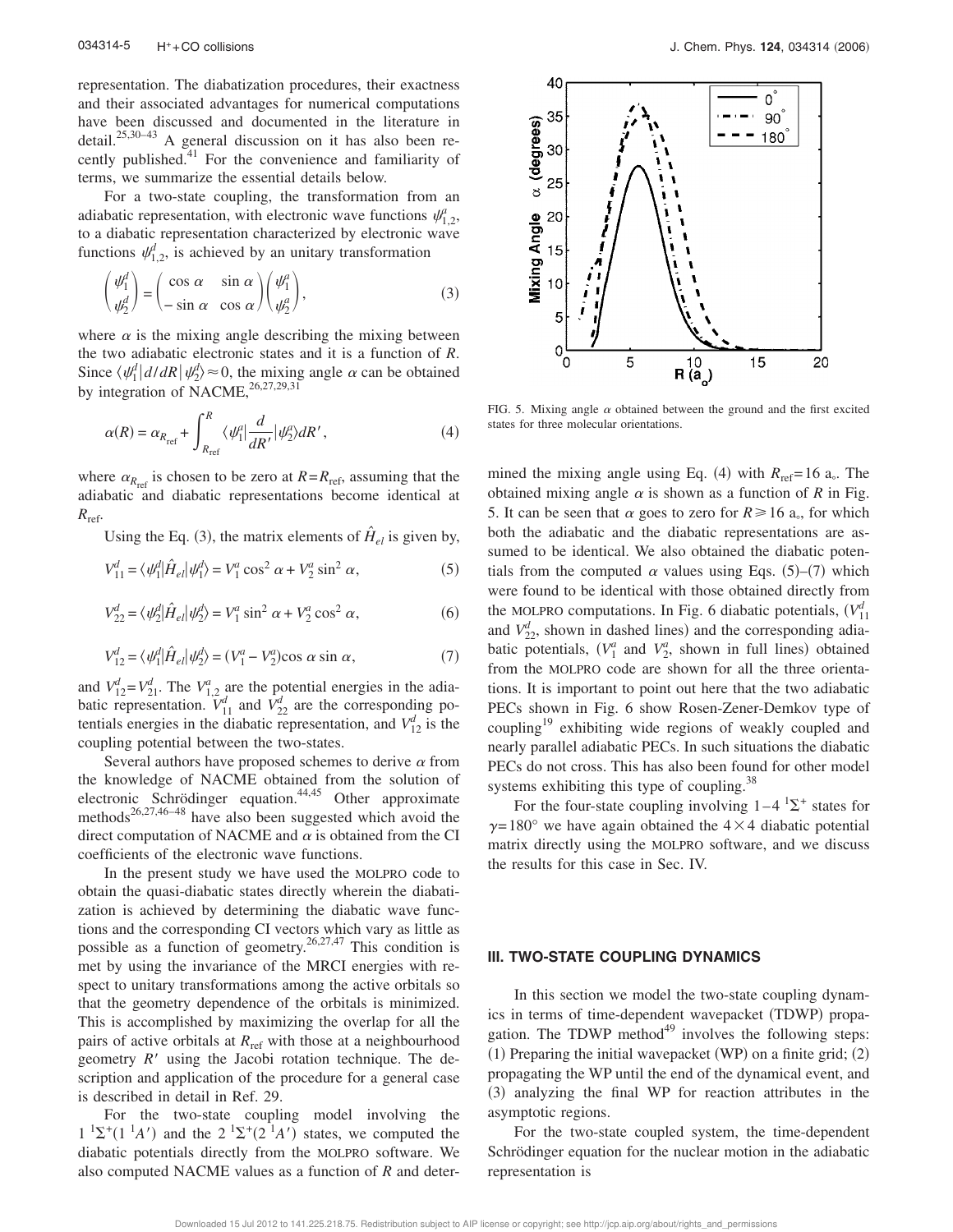

FIG. 6. Adiabatic and diabatic potential energy curves for  $\gamma = 0^{\circ}$ ,  $90^{\circ}$ , and 180°. Full lines indicate adiabatic curves and dashed lines indicate diabatic curves.

$$
i\hbar \frac{\partial}{\partial t} \left( \frac{\psi_1(t)}{\psi_2(t)} \right) = \left[ \frac{-\hbar^2}{2\mu} \left( \frac{\nabla^2 + \hat{T}_{11}}{\hat{T}_{21}} \frac{\hat{T}_{12}}{\nabla^2 + \hat{T}_{22}} \right) + \left( \frac{V_1^a}{0} \frac{0}{V_2^a} \right) \right] \left( \frac{\psi_1(t)}{\psi_2(t)} \right), \tag{8}
$$

where  $\hat{T}_{11} = \langle \psi_1^a | \nabla_R^2 | \psi_1^a \rangle$ ,

$$
\hat{T}_{12} = \hat{T}_{21} = \langle \psi_1^a | \nabla_R^2 | \psi_2^a \rangle + 2 \langle \psi_1^a | \nabla_R | \psi_2^a \rangle \cdot \nabla_R
$$
, and  

$$
\hat{T}_{22} = \langle \psi_2^a | \nabla_R^2 | \psi_2^a \rangle.
$$

 $\psi_{1(2)}$  are the nuclear wave functions for the states 1(2). In the diabatic representation the time-dependent Schrödinger equation for the nuclear motion is given as

$$
i\hbar \frac{\partial}{\partial t} \left( \frac{\psi_1(t)}{\psi_2(t)} \right) = \left[ \begin{pmatrix} \hat{T}_1 & 0 \\ 0 & \hat{T}_2 \end{pmatrix} + \begin{pmatrix} V_{11}^d & V_{12}^d \\ V_{12}^d & V_{22}^d \end{pmatrix} \right] \left( \frac{\psi_1}{\psi_2} \right), \quad (9)
$$

where  $\hat{T}_1$ ,  $\hat{T}_2$  are kinetic energy operators of the nuclear motions on the respective diabatic states and  $V_{11}^d$ ,  $V_{22}^d$ , and  $V_{12}^d$ 

are diabatic potentials. If the diabatic coupling potential  $V_{12}^d$ is zero, then the two wavepackets would propagate independently of each other on the respective diabatic PECs.

The time-evolution of the nuclear WP is governed by

$$
\psi(t) = \hat{U}(t, t_0)\psi(t_0). \tag{10}
$$

where  $\hat{U}(t, t_0)$  is the time-evolution operator. For an explicitly time-independent Hamiltonian operator *Hˆ*

$$
\hat{U}(t, t_0) = \exp(-i\hat{H}(t - t_0)/\hbar).
$$
\n(11)

The initial WP,  $\psi_1$ , is prepared in the asymptotic region (  $H^+$ +CO(1<sup>1</sup> $\Sigma^+$ ) channel) at *R*=12 a<sub>°</sub> where it is assumed that there is no influence of the long-range asymptotic potential. We have chosen a minimum uncertainty Gaussian wavepacket  $(GWP)^{50}$  of the form:

$$
\psi(R, t=0) = (2\pi\delta)^{-1/4} \exp\left(-\frac{(R-R_0)^2}{4\delta^2} - ik_0R\right),\tag{12}
$$

where  $\delta$  is the width parameter of the GWP, and  $R_0$  and  $k_0$ are its locations in the coordinate and momentum space, respectively, and  $k_0 = \sqrt{2\mu E}/\hbar$ . The radial kinetic-energy operator is evaluated using the fast Fourier transform (FFT) method.<sup>51</sup> The Chebychev polynomial expansion method<sup>52</sup> is chosen for the WP propagation since the system exhibits long time dynamics. In this scheme, the evolution operator  $\hat{U}$ is approximated in the Chebychev series. Since the polynomial is bounded in the interval  $(-1,1)$ , the Hamiltonian is renormalized by shifting its eigenvalues to this range. Assuming the Fourier method for the spatial discretisation, the maximum energy represented on the grid is given by

$$
E_{\text{max}} = \frac{\hbar^2 \pi^2}{2\mu (\Delta R)^2} + V_{\text{max}},\tag{13}
$$

and the minimum energy  $E_{\text{min}}=V_{\text{min}}$ . Thus, the mean is

$$
\overline{E} = \frac{1}{2}(E_{\text{max}} + E_{\text{min}}) \tag{14}
$$

and the range

$$
\Delta E = \frac{1}{2} (E_{\text{max}} - E_{\text{min}}). \tag{15}
$$

Now, renormalizing the Hamiltonian by shifting its eigenvalues to  $(-1,1)$ ,

$$
\hat{H}_{\text{norm}} = \frac{\hat{H} - \hat{I}\overline{E}}{\Delta E},\tag{16}
$$

and rewriting the evolution operator as

$$
\exp\left(\frac{-i\hat{H}t}{\hbar}\right) = \exp\left(\frac{-i\bar{E}t}{\hbar}\right) \exp\left(\frac{-i\Delta E t \hat{H}_{\text{norm}}}{\hbar}\right),\tag{17}
$$

and expanding it in a complex Chebychev series we get

$$
\exp\left(\frac{-i\hat{H}t}{\hbar}\right) = \exp\left(\frac{-i\bar{E}t}{\hbar}\right) \sum_{n=0}^{\infty} C_n J_n(\alpha) T_n(-i\hat{H}_{\text{norm}}),
$$
\n(18)

where  $C_n = 1$  for  $n = 0$  and  $C_n = 2$  for  $n \ge 1$ . The  $J'_n s$  are Bessel functions of the first kind of order *n*.  $T_n(-i\hat{H}_{norm})$  are the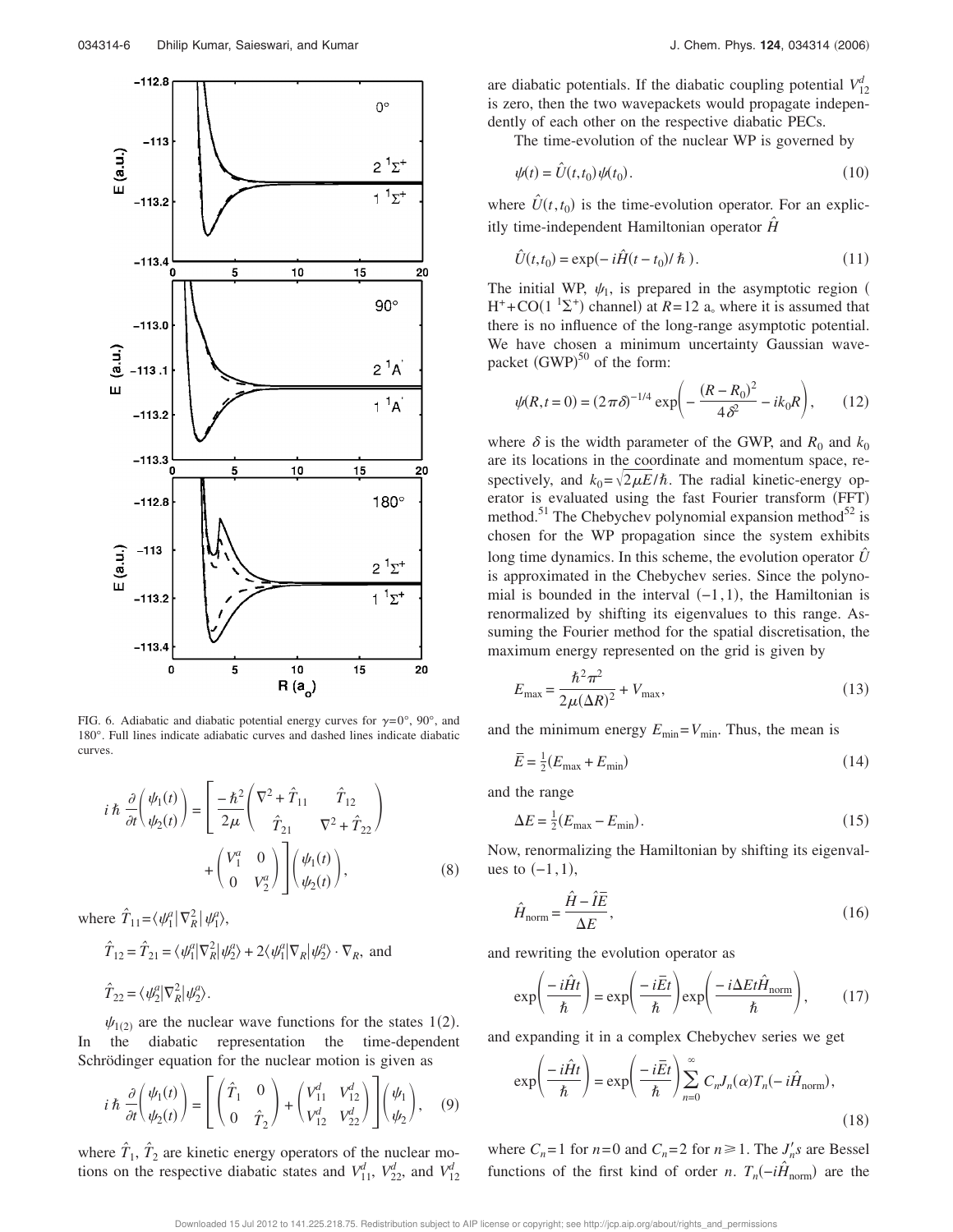TABLE I. Grid parameters used for TDWP study.<sup>a</sup>

| Parameters             | $0^{\circ}$ | $90^\circ$   | $180^\circ$ | Description                                |
|------------------------|-------------|--------------|-------------|--------------------------------------------|
| $(R_{\min}, R_{\max})$ | (1.9,20.0)  | (0.81, 20.0) | (2.0, 20.0) | Extension of grid along the $R$ coordinate |
| $\Delta R$             | 0.008 838   | 0.009 370    | 0.008 789   | Grid spacing                               |
| $N_R$                  | 2048        | 2048         | 2048        | Number of grid points                      |
| $E_{trans}/eV$         | 9.5         | 9.5          | 9.5         | Translational energy                       |
| δ                      | 0.2         | 0.2          | 0.2         | Width of the wavepacket                    |
| $R_{0}$                | 12.0        | 12.0         | 12.0        | Initial location of the wavepacket         |
| $R_{\rm mask}$         | 15.0        | 15.0         | 15.0        | R at which masking function is initiated   |
| $\Delta R_{\rm mask}$  | 4.0         | 4.0          | 4.0         | Width of the masking function              |
| $R_{\rm max}$          | 19.0        | 19.0         | 19.0        | R at which WP becomes 0                    |
| $t$ / $fs$             | 26.00       | 28.00        | 26.00       | Total time WP is propagated                |
|                        |             |              |             |                                            |

<sup>a</sup>All the quantities are in atomic units unless otherwise stated.

complex Chebychev polynomials satisfying the recurrence relation

$$
\phi_{n+1} = -2i\hat{H}_{\text{norm}}\phi_n + \phi_{n-1},\tag{19}
$$

where

$$
\phi_n = T_n(-i\hat{H}_{\text{norm}})\psi(0),\tag{20}
$$

with the condition  $\phi_0 = \psi(0)$  and  $\phi_1 = -i\hat{H}_{norm}\psi(0)$ . In this method the Bessel function  $J_n(\alpha)$  with  $\alpha = (\Delta E t / h)$ , falls off to zero exponentially for  $n > \alpha$ . This happens rapidly for larger  $\alpha$  and for convergence 15 terms above  $n = \alpha$  are included. A wavepacket is chosen with  $\langle E_{\text{trans}}\rangle=9.54$  eV for the time evolution. The width of the GWP is chosen as  $0.2 a<sub>o</sub><sup>-1</sup>$ . The grid parameter used in the dynamics study is tabulated in the Table I. As the time evolves, because of coupling potential  $V_{12}^d$ , the WP starts partitioning to the excited PEC,  $\psi_2$ , [CT channel, H(<sup>2</sup>S)+CO<sup>+</sup>(1<sup>2</sup>\z<sup>+</sup>)]. As the time is increased, there is continuous CT taking place between the two PECs. The evolving wavepacket hits the repulsive wall at small values of *R* and gets back. The dynamics of wavepacket propagation is studied for all the three molecular orientations namely for  $\gamma = 0^{\circ}$ , 90°, and 180°. The snap-shots of the time-evolution of the WP are displayed for  $\gamma = 0^{\circ}$  in Fig. 7 as a representative example. The reflection of the WP from the grid edges at longer times is prevented by absorbing it near the edges with the use of absorbing boundaries. Here we have used  $\sin^2$  damping function.<sup>53</sup> The damping function used is of the form

$$
f(R_i) = \sin\left(\frac{\pi}{2}\frac{(R_{\text{mask}} + \Delta R_{\text{mask}} - R_i)}{\Delta R_{\text{mask}}}\right),\tag{21}
$$

where  $R_{\text{mask}}$  is the point at which the masking function is initiated and  $\Delta R_{\text{mask}}(=R_{\text{max}}-R_{\text{mask}})$  is the width over which the function decays from 1 to 0 with the condition  $\Delta R_{\text{mask}}$  $\leq R_i$ . We have used  $R_{\text{mask}}$  at 15.0 a<sub>o</sub> and  $\Delta R_{\text{mask}} = 4.0$  a<sub>o</sub> for all the three molecular orientations. The probabilities for the total elastic (EC) and the CT channels are shown in Fig. 8 as a function of time for the three orientations. The probabilities have been obtained by integrating the evolving wavepacket on the ground and the first excited state PECs. One observes a greater population exchange of the flux for  $\gamma=90^{\circ}$  near 8 fs. This can be understood in terms of the NACME values (see Fig. 4) which show maximum modulus as compared to

other two orientations around  $R=8$  a. The overall average probability of the CT for the three orientations is  $\approx 20\%$  as compared to that of the total elastic probability of  $\approx 80\%$ .

#### **IV. FOUR-STATE COUPLING DYNAMICS**

In this section we study the four-state coupling dynamics for the system. In Fig. 2(c) the  $\gamma = 180^\circ$  approach shows that the avoided crossing regions are located further out in *R* and they are also found to be located at slightly lower values on the energy scale as compared to those observed for  $\gamma=0^{\circ}$  and 90° approaches. For  $\gamma = 0$ °,  $\Delta E$  between the asymptotic GS and the  $4^{1}\Sigma^{+}$  state near the avoided crossing region at *R*  $=4.0$  a<sub>o</sub> is 8.81 eV, and for  $\gamma = 180^{\circ}$ , at *R*=4.8 a<sub>o</sub> is 6.56 eV, respectively.  $\Delta E$  between the asymptotic GS and the  $4 \text{ }^{\text{ }1}$ A'near the avoided crossing for  $\gamma = 90^{\circ}$  at  $R = 3.2 \text{ a}$  is 6.71 eV. Different type of couplings exist between the PECs



FIG. 7. Snap-shots of wavepacket propagating on two diabatic curves for 0° orientation. The wavepacket with dashed lines shows the time-evolution on the first excited state.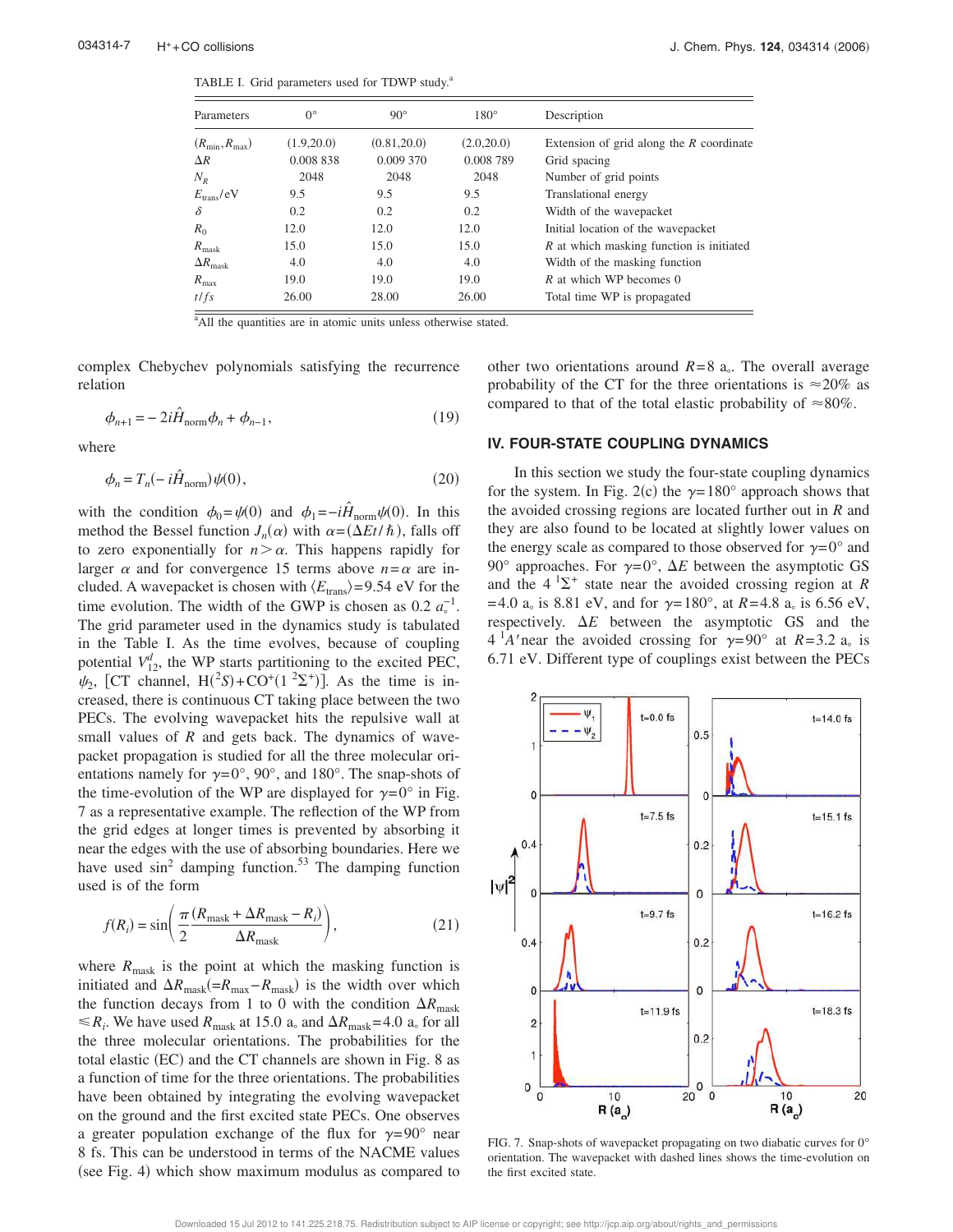

FIG. 8. Probability of the system at time *t* in the diabatic states. The sum of the two probabilities is one for all times.

for different ranges of *R* as illustrated in Fig. 2(c) for  $\gamma$  $=180^{\circ}$ . Rosen-Zener-Demkov type of coupling<sup>36</sup> exists between the GS and the first excited state PECs at larger radial distances whereas Landau-Zener type coupling<sup>36</sup> exist between the first and the second excited state PECs, and again between the second and the third excited state PECs at smaller radial distances. For  $\gamma=180^\circ$  and experimental collision energy  $E_{\text{lab}} = 9.8 \text{ eV}$  ( $E_{\text{trans}} = 9.5 \text{ eV}$ ) the Landau-Zener type avoided crossing regions become accessible in addition to the Rosen-Zener-Demkov type of coupling between the GS and the first excited state. Therefore, we have examined the dynamics for this orientation involving all the four-states.

Using the MOLPRO code, NACME values have been computed simultaneously for the four-states, namely,  $\tau_{12}$ ,  $\tau_{13}$ ,  $\tau_{14}$ ,  $\tau_{23}$ ,  $\tau_{24}$ , and  $\tau_{34}$  and they are shown in Fig. 9. In the present case, the four-state diabatic coupling potential matrix is computed directly using the MOLPRO code in a similar way extending the two-state case and the diagonal elements  $(V_{11}^d,$ 



FIG. 9. Radial nonadiabatic coupling matrix elements (NACME) computed for the GS (1<sup>1</sup> $\Sigma$ <sup>+</sup>) and the three excited states (2–4<sup>1</sup> $\Sigma$ <sup>+</sup>) for  $\gamma$ =180°.



FIG. 10. Diabatic potential energy curves for  $\gamma=180^\circ$  orientation.

 $V_{22}^d$ ,  $V_{33}^d$ , and  $V_{44}^d$ ) are shown in the Fig. 10. Here, the diabatic PECs corresponding to the excited states show direct curve crossings for Landau-Zener type of coupling. It is worth pointing out here that Balint-Kurti et al. (see Ref. 41) have also recently computed the diabatic PECs corresponding to the five lowest adiabatic PECs in  $O_3$  system using the MOL-PRO code. However, one would like to note that a new diabatization procedure has also been proposed by Vertesi *et al.*<sup>43</sup> just recently for *N*-state adiabatic-to-diabatic transformation where they have applied to three- to five-state *ab initio* calculations for the  $H + H<sub>2</sub>$  system.

The time-dependent Schrödinger equation for the nuclear motion in the diabatic representation is given as

$$
i \hbar \frac{\partial}{\partial t} \begin{pmatrix} \psi_1(t) \\ \psi_2(t) \\ \psi_3(t) \\ \psi_4(t) \end{pmatrix} = \begin{pmatrix} \hat{T}_1 & 0 & 0 & 0 \\ 0 & \hat{T}_2 & 0 & 0 \\ 0 & 0 & \hat{T}_3 & 0 \\ 0 & 0 & 0 & \hat{T}_4 \end{pmatrix} + \begin{pmatrix} V_{11}^d & V_{12}^d & V_{13}^d \\ V_{12}^d & V_{22}^d & V_{23}^d & V_{24}^d \\ V_{13}^d & V_{23}^d & V_{33}^d & V_{34}^d \\ V_{14}^d & V_{24}^d & V_{34}^d & V_{44}^d \end{pmatrix} \begin{pmatrix} \psi_1(t) \\ \psi_2(t) \\ \psi_3(t) \\ \psi_4(t) \end{pmatrix}.
$$
\n(22)

The TDWP dynamics is modeled on the diabatic PECs for this orientation using the same parameters defined in Table I with  $\langle E_{trans} \rangle = 9.54$  eV. The initial WP,  $\psi_1$  (shown in solid lines), is prepared in the asymptotic region on the  $V_{11}^d$  GS PEC corresponding to  $H^+$ +CO channel. As the time evolves, (see Fig. 11) because of coupling potential  $V_{12}^d$  at large radial distances, the WP starts partitioning on the  $\overrightarrow{V}_{22}^d$ , the first excited state PEC,  $\psi_2$  (shown in dashed lines). In the vicinity of the avoided crossing region, the WP again gets partitioned on the  $V_{33}^d$ , the second excited state PEC,  $\psi_3$ , (shown in dasheddotted lines). This portion of the WP gets stuck in the interaction region for a longer time even though components of the WP on the  $V_{11}^d$  and  $V_{22}^d$  get back in the asymptotic region after colliding with the repulsive regions. As the system ex-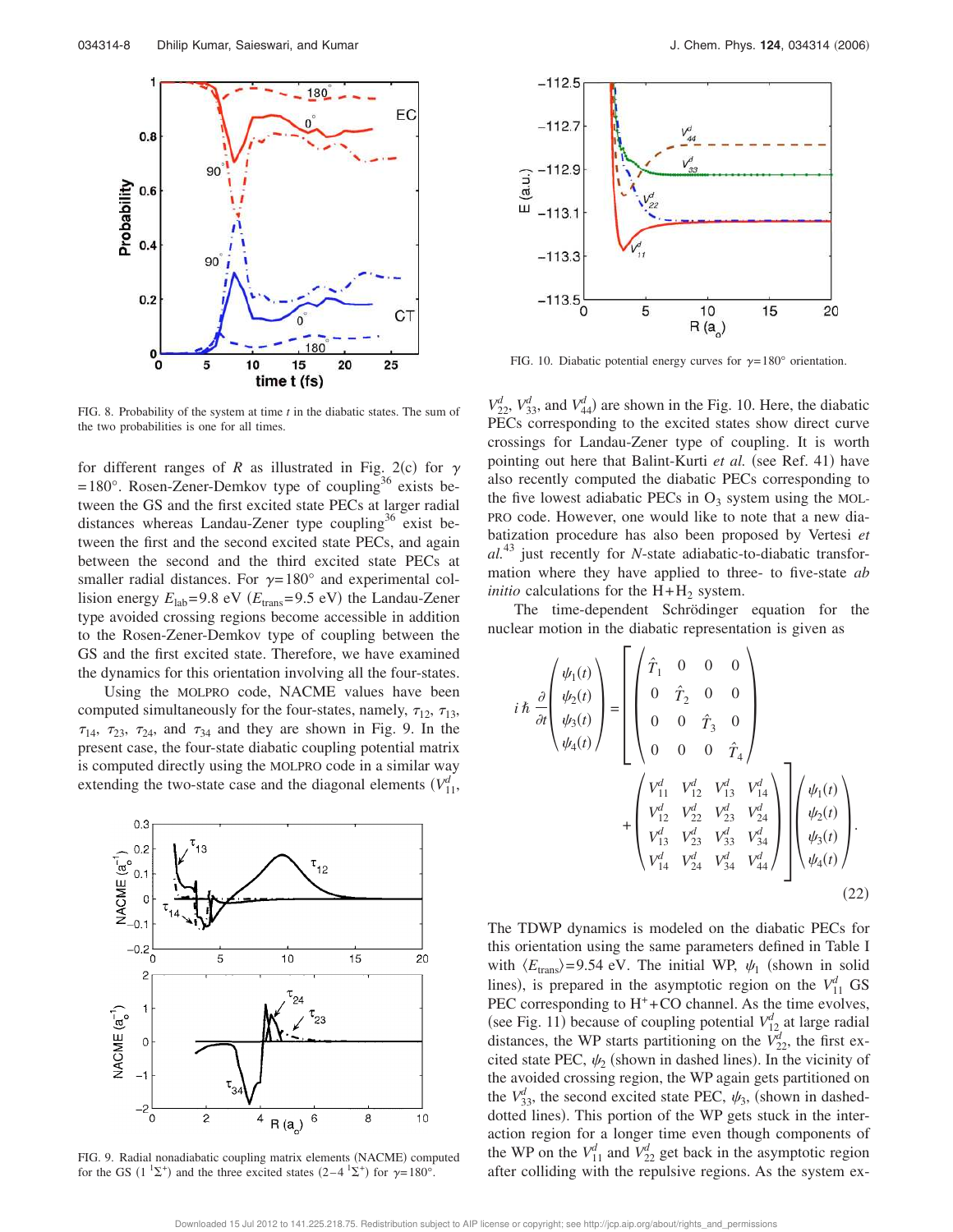

FIG. 11. Snap-shots of wavepacket propagating on four diabatic curves for 180°. See the text.

hibits long-time dynamics, the WP on the  $V_{11}^d$  and  $V_{22}^d$  reach the grid edges and reflect back. Hence the components of the WP are absorbed near the grid edge with the use of  $\sin^2$ damping function  $[Eq. (21)].$ 

The probabilities have been analyzed and they are shown in Fig. 12 as a function of time which show that the total elastic channel (EC) probability is around 68% whereas the first CT channel  $(CT<sub>1</sub>)$  probability is of 30% and the remaining  $2\%$  is due to the second CT channel  $(CT_2)$  probability. A negligibly small portion of the WP evolves on the fourth PEC which is not included in Fig. 11 and the corresponding probability is not shown in Fig. 12. The overall CT probability have been found to be  $\approx 32\%$ . Since the probability for the second excited state CT channel  $(CT_2)$ ,  $[H(^2S)$ +CO<sup>+</sup>(2<sup>2</sup> $\sum$ <sup>+</sup>)], is found to be small, this indirectly explains



FIG. 12. Probability of the system at time *t* in the diabatic states.

why the proton energy-loss experiments did not observe any such CT collisions in the second excited state. It is important to point out here that the experiments were performed at  $E_{\text{lab}} = 30.0 \text{ eV}$  ( $E_{\text{trans}} = 28.96 \text{ eV}$ ). A full three-dimensional quantum dynamics study for the collision energy  $E_{trans}$  $=9.5-30.0$  eV is currently under investigation.

#### **V. SUMMARY AND CONCLUSIONS**

In the present study *ab initio* PECs for the GS and the low-lying excited states have been obtained by the MRCI method employing the *cc*-*p*VTZ basis for the three different molecular orientations namely, H<sup>+</sup> approaching the O-end and C-end (collinear) and H<sup>+</sup> approaching the CO molecule in the perpendicular configuration with the CO distance fixed at its equilibrium value. The GS and the first excited states of all the three orientations show a Rosen-Zener-Demkov type of coupling in the asymptotic region whereas the first and the second excited states, and the second and the third excited states show Landau-Zener type of coupling with avoided crossings. Using the MOLPRO code, NACME values have been computed for the two-states involving the GS and the first excited states, and for the four-states involving the GS and the three lowest excited states of  ${}^{1}\Sigma^{+}$  symmetry. The diabatic coupling potential matrix for the two-state and the four-state couplings have been obtained directly from the MOLPRO code.

The quantum dynamics of the total elastic and the charge transfer collisions have been modeled with the two-state and four-state couplings. The TDWP dynamics is studied for the two-state coupling using the diabatic potentials at  $\langle E_{\text{trans}} \rangle$  $=$  9.54 eV for all the three orientations. The TDWP study is also carried out for the four-state coupling using the corresponding diabatic potentials for  $\gamma=180^\circ$  orientation at  $\langle E_{\text{trans}}\rangle$ =9.54 eV. The total elastic and charge transfer probabilities have been computed in both dynamics study. The CT probability in the two-state coupling dynamics for  $\gamma$ =180° is found to be  $\approx$ 10% whereas in the four-state coupling dynamics it is found to be  $\approx 30\%$  for the first CT channel, and  $\approx$ 2% for the second CT channel. Overall, the CT probability is small as compared to the total elastic channel probability which is in qualitative agreement with the experimental findings.

#### **ACKNOWLEDGMENTS**

This study was supported by a grant from the Department of Science and Technology, New Delhi under a fast track scheme. T.J.D.K. acknowledges the CSIR, New Delhi for Research Fellowship. The financial assistance by IIT Madras in procuring the MOLPRO code through the interdisciplinary research program in the chemical physics is also gratefully acknowledged.

- <sup>1</sup>W. Klemperer, Nature (London) 227, 1230 (1970).
- <sup>2</sup>H. Udseth, C. F. Giese, and W. R. Gentry, J. Chem. Phys. **60**, 3051  $(1974).$
- <sup>3</sup> J. Krutein and F. Linder, J. Chem. Phys. **71**, 599 (1979).
- <sup>4</sup>G. Niedner-Schatteburg and J. P. Toennies, Adv. Chem. Phys. **LXXXII**, 553 (1992).
- <sup>5</sup>G. Niedner-Schatteburg, Dissertation, Georg-August-Universität G *o¨*ttingen, Fachbereich Physik, 1988; also published as Bericht **13**/**1988**,